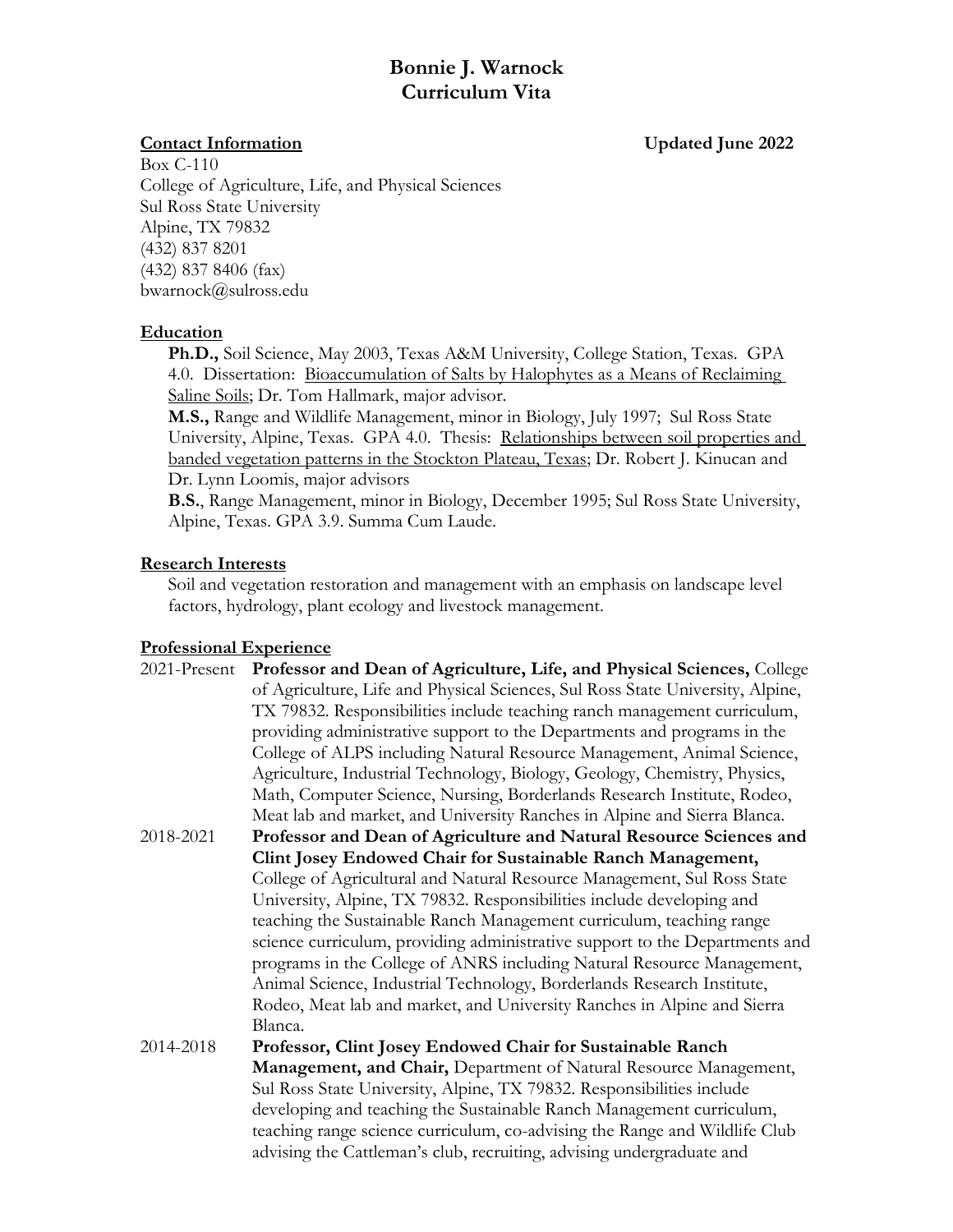|           | graduate students on degree plans, serving as chair and committee member<br>on graduate student research projects, pursuing research interests, and |
|-----------|-----------------------------------------------------------------------------------------------------------------------------------------------------|
|           | administrative activities related to Department Chair.                                                                                              |
| 2013-2014 | Professor and Chair, Department of Natural Resource Management, Sul                                                                                 |
|           | Ross State University, Alpine, TX 79832. Responsibilities included teaching                                                                         |
|           | range science curriculum, advising the Range and Wildlife Club and Delta                                                                            |
|           | Tau Alpha, recruiting, advising undergraduate and graduate students on                                                                              |
|           | degree plans, serving as chair and committee member on graduate student                                                                             |
|           | research projects, pursuing research interests, and administrative activities                                                                       |
|           | related to Department Chair.                                                                                                                        |
| 2008-2013 | Associate Professor and Chair, Department of Natural Resource                                                                                       |
|           | Management, Sul Ross State University, Alpine, TX 79832.                                                                                            |
|           | Responsibilities included teaching range science curriculum, advising the                                                                           |
|           | Range and Wildlife Club and Delta Tau Alpha, recruiting, advising                                                                                   |
|           | undergraduate and graduate students on degree plans, serving as chair and                                                                           |
|           | committee member on graduate student research projects, pursuing research                                                                           |
|           | interests, and administrative activities related to Department Chair.                                                                               |
| 2003-2008 | Assistant Professor, Department of Natural Resource Management, Sul                                                                                 |
|           | Ross State University, Alpine, TX 79832.                                                                                                            |
|           | Taught all range classes. Developed syllabi, lecture material, tests, and                                                                           |
|           | assignments for each of the courses. Assisted with the Range and Wildlife                                                                           |
|           | Club. Actively assisted with recruiting students. Advised undergraduate and                                                                         |
|           | graduate students. Actively pursued research interests and grants to support<br>that research.                                                      |
| 2001-2002 | Instructor, Department of Natural Resource Management, Sul Ross State                                                                               |
|           | University, Alpine, TX 79832.                                                                                                                       |
| 2001      | Lecturer, Department of Natural Resource Management, Sul Ross State                                                                                 |
|           | University, Alpine, TX 79832.                                                                                                                       |
| 2000      | Teaching Assistant, Department of Soil and Crop Science, Texas A&M                                                                                  |
|           | University, College Station, TX 77843                                                                                                               |
| 2000      | Research Assistant, Department of Soil and Crop Science, Texas A&M                                                                                  |
|           | University, College Station, TX 77843                                                                                                               |
| 1996-1997 | Teaching and Research Assistant, Department of Range Animal Science,                                                                                |
|           | Sul Ross State University, Alpine, TX 79832                                                                                                         |
| 1992-1993 | Herbarium Assistant, Department of Range and Wildlife Management,                                                                                   |
|           | Texas Tech University, Lubbock 79409                                                                                                                |

#### **Practical Experience**

1997-Present **Ranch Owner and Manager,** Northeastern Brewster County,

### **Honors, Awards and Certifications**

Clint Josey Endowed Chair for Sustainable Ranch Management, 2014 Excellence in Ecological Restoration, Texas and Southwest Sections, Society for Ecological Restoration, 2014 Sul Ross State University Outstanding Teaching Award, 2012 and 2017 Conservation Teacher, Region II, Runner-up, Texas Conservation Awards, 2011 Conservation Teacher, Big Bend Soil and Water Conservation Awards, 2010

2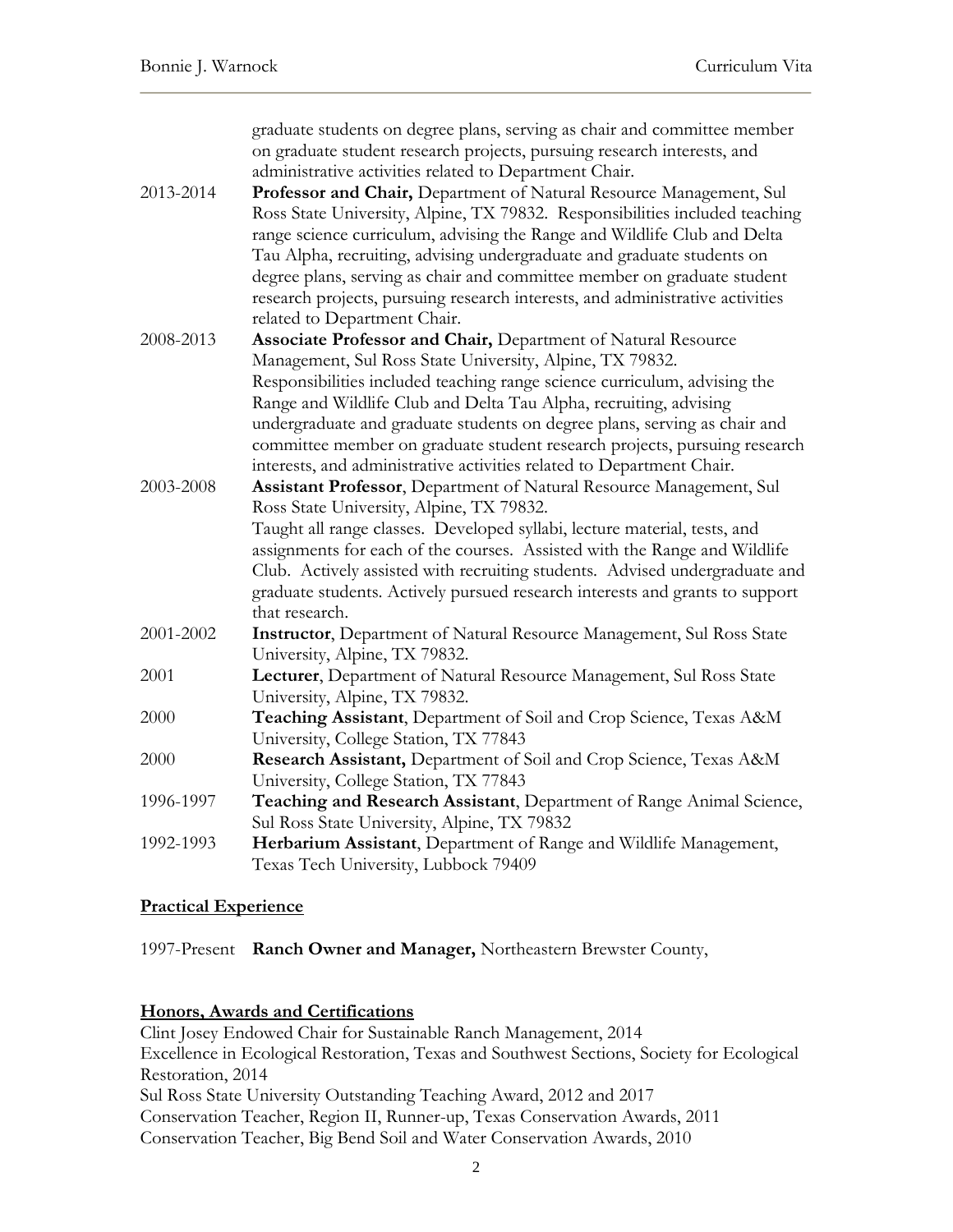AASCAR Outstanding Teacher, 2005 NACTA Teaching Award of Merit, 2005 NASULGC nominee for Excellence in College and University Teaching Award Tom Slick Fellow, 2001 Texas A&M Women's Faculty Network Scholarship, 2001 Texas A&M Regents Fellow, 1999 Sul Ross State University Woman of the Year, 1997 Member Delta Tau Alpha, Honor society Texas Section SRM scholarship National Merit Scholar Texas Tech University Agricultural Dean's Scholar Texas Tech University Presidential Scholar

#### **Professional Service**

The Nature Conservancy, Texas Board of Trustees Dixon Water Foundation Society for Range Management Soil Science Society of America Society for Ecological Restoration Ecological Society of America

#### **Research Grants**

USDA HSI Avenzando el la Frontera for integrating technology and research into undergraduate agricultural education \$200,000 World Wildlife Fund for willow restoration along Terlingua Creek. \$9500 Dixon Water Foundation for creation of endowment to create the Clint Josey Endowed Chair in Sustainable Ranch Management and support the Sustainable Ranch Management program. \$1,200,000.00 Rio Grande Joint Venture for prescribed fire as a tebuthiuron post treatment for grassland restoration projects. \$44,100.00 Dixon Water Foundation for Impact of fire on succession and species composition of microflora in grasslands, Marfa plateau, Texas. \$40,714.00 Research Enhancement Sul Ross State University for the study "Monitoring ecosystem recovery after fire in the Marathon Basin." \$6200.00 Research Enhancement Sul Ross State University for the study "Development of Seed Collections and Plant Materials for Grassland Restoration" \$6200.00 Research Enhancement Sul Ross State University for the study "Patch burning as a tool for implementing prescribed fire on desert grasslands in the Trans Pecos. \$6430.00 Texas Parks and Wildlife, Section 6, Population biology, habitat description and delineation, and conservation of Terlingua Creek Cat'seye. \$158,755.00 Research Enhancement Sul Ross State University for the study "Stream bank stabilization and channel reconstruction using recycled tires' \$5682.00 USDA for The impact of dirt tanks on watershed dynamics in the Terlingua Creek Watershed. \$85,404.00. USDA for Grassland birds as bioindicators in the Rio Grande basin \$55,450 Dixon Water Foundation for planning a monitoring strategy for the Mim's Ranch. \$25,000.00/yr 3 years Lykes Bros. Inc. for GIS and GPS of the 02 Ranch - \$36,000.00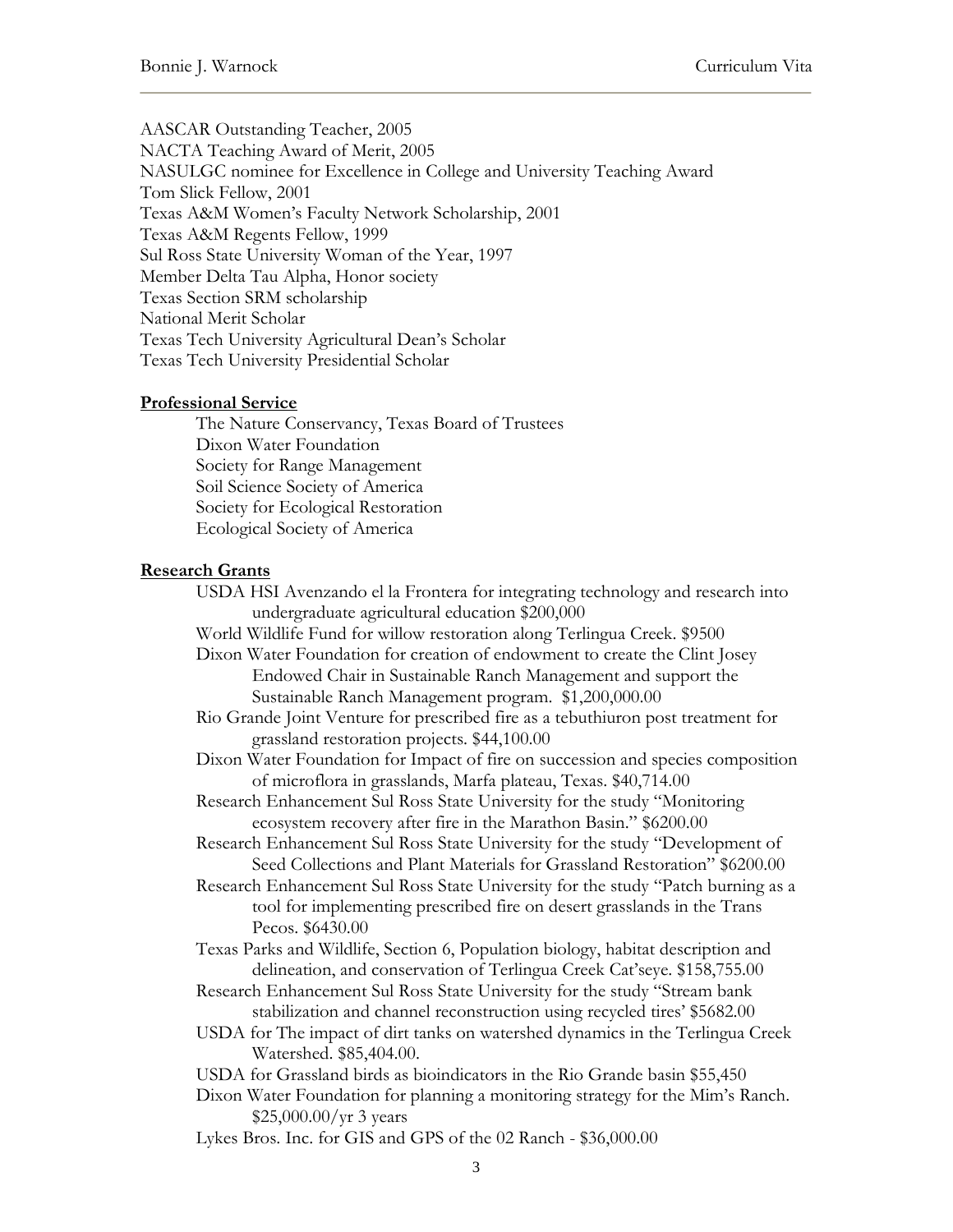Lykes Bros Inc. for Population and Harvest study of ocotillo - \$36,000.00

- USDA as part of the Sustainable Agriculture Water Use in the Rio Grande Basin \$390,139.00
- Lykes Foundation for the study "Landscape level range reclamation of the Duff Springs area, O2 Ranch, Brewster County, Texas"-\$125,000.00

Research Enhancement Sul Ross State University for the " Use of digital photography as a tool in vegetation inventory." \$5200.00

Research Enhancement Sul Ross State University for the "Consolidation and Evaluation of Long-term Fire Ecology Studies in Big Bend National Park"- \$4900.00

- Research Enhancement Sul Ross State University for the "Impact of Natural Fires and Climate Shifts on Papershell Pinyon Pine in the Glass Mountains of Texas"-\$2700.00
- Houston Livestock Show and Rodeo for the study "Development of a variety of *Atriplex canescens* as an alternative forage crop"-\$2400.00
- The Nature Conservancy for the study "Live Oak Recruitment in the Independence Creek Watershed"-\$3700.00

Research Enhancement Sul Ross State University for the study "Live Oak Recruitment in the Independence Creek Watershed"-\$5650.00

Research Enhancement Sul Ross State University for the study "Soil, geomorphic, and hydrologic influences upon vegetation patterns in the Trans-Pecos Texas"-\$7270.00

#### **Publications**

- Jackson, C. D., A. M. Powell, and B. J. Warnock. 2015. Rediscovery of Plaitelema palmeri (Asteraceae) in Brewster County, Texas. Phytonueron. 14:1-8
- Estepp, C. M. and B. J. Warnock. 2014. Self-Efficacy in a natural resources field studies course. Nacta Journal. 58:21
- Allcorn, R. A. and B. J. Warnock. 2014. Small mammal community recovery after fire. Texas Wildlife. 2014.
- Warnock, B. J. 2013. The road to recovery: Soils and vegetation of the Marfa Grasslands 18 months after the Rockhouse Fire. Texas Wildlife. July 2013.
- Warnock, B.J. and J. Edwards. 2012. Short term vegetation response to the Rockhouse fire, Presidio county, Texas. Proceedings of the Trans-Pecos Wildlife Conference-2012.
- Grageda Garcia, M. A. and B. J. Warnock. 2011. Wintering grassland birds of the Rio Grande Basin. Texas Wildlife. December 2011.
- Warnock, B. J. 2010. A brief history of fire in the Trans Pecos. In: Proceedings of the Trans Pecos Prescribed Burn Symposium.
- Warnock, B. J. 2010. Effects of wildfire on flora and fauna of the Big Bend. Desert Tracks 4:2.
- Warnock, B. J., and S. Duckett. 2010. Restoring desert grasslands and black-tailed prairie dogs in the Trans Pecos. Texas Wildlife. May 2010.
- M. Williams, B. J. Warnock, J. M. Betz, J. J. Beck, D. R. Gardner, S. T. Lee, R. J. Molyneux, and S. M. Colgate. 2010. Detection of High Levels of Pyrrolizidine-N-oxides in the Endangered Plant *Cryptantha crassipes* (Terlingua Creek Cat's-eye) Using HPLC-ESI-MS. Phytochemical Analysis.
- Burden, I. and B. J. Warnock. 2010. Using fire and herbicide to control whitebrush. Desert Tracks 3:1.